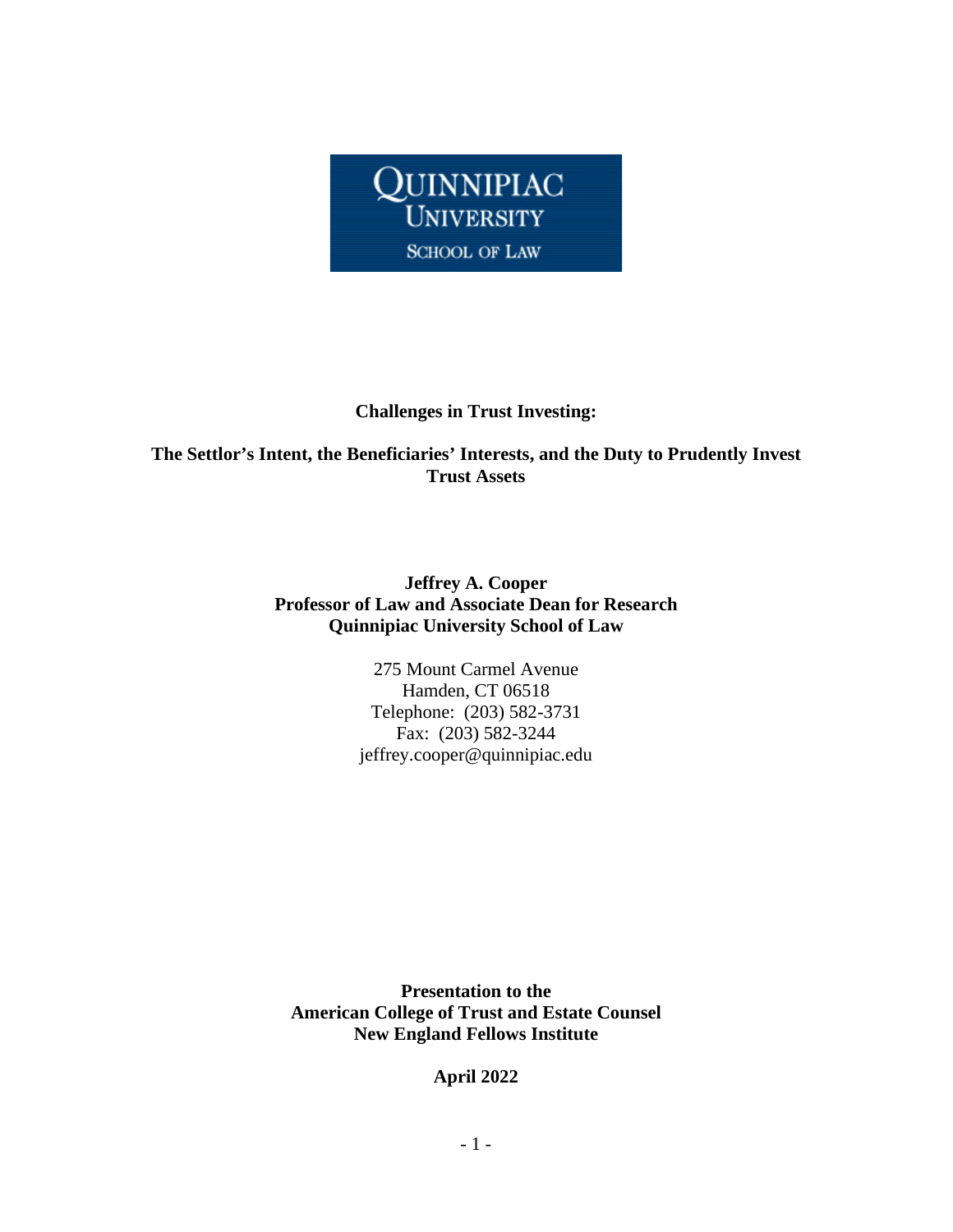### PART I: AN INHERENT CONFLICT (PRUDENT INVESTING in the  $20<sup>th</sup>$  CENTURY)

# *"There are three voices to which the fiduciary must listen: the settlor . . . the beneficiaries . . . and the market."[1](#page-1-0)*

#### **A. Three competing forces dominate modern trust investment law.**

- 1. The logic of Modern Portfolio Theory (MPT) as reflected in the Uniform Prudent Investor Act (UPIA)
- 2. The primacy of the settlor's intent and the settlor's power to trump default law.
- 3. The trustee's obligation to serve the needs of trust beneficiaries.

### **B. Introduction to the UPIA**

- 1. Included among a Trustee's many responsibilities is the responsibility for investment management of trust assets.
- 2. For the better part of two centuries, fiduciaries exercising investment responsibility for trust funds have been held to the standard of "prudence." The oft-cited 1830 Massachusetts case of *Harvard College v. Armory,* 26 Mass. 446, 461 (1830) marks the starting point of case law on this issue. In *Harvard College,*  the Massachusetts Supreme Judicial Court noted in dicta as follows:

"All that can be required of a trustee to invest, is, that he shall conduct himself faithfully and exercise a sound discretion. He is to observe how men of prudence, discretion and intelligent manage their own affairs, not in regard to speculation, but in regard to the permanent disposition of their funds, considering the probable income, as well as the probable safety of the capital to be invested."

3. However, in the decades that followed, legislatures and courts seeking to implement the standard soon began to circumscribe much of the "discretion" which the court in Harvard College seemingly had left to trustees. Rather, in most states, legal lists of approved investments became the norm, with trustees being limited to specified investments and favoring those asset classes yielding predicable income with absolute safety of principal. Generally, investments in common stocks were strictly limited or even expressly forbidden. Until 1939, for

<span id="page-1-0"></span><sup>&</sup>lt;sup>1</sup> Will of Dumont, 2004 WL 1468746 (N.Y. Sur.) at 5.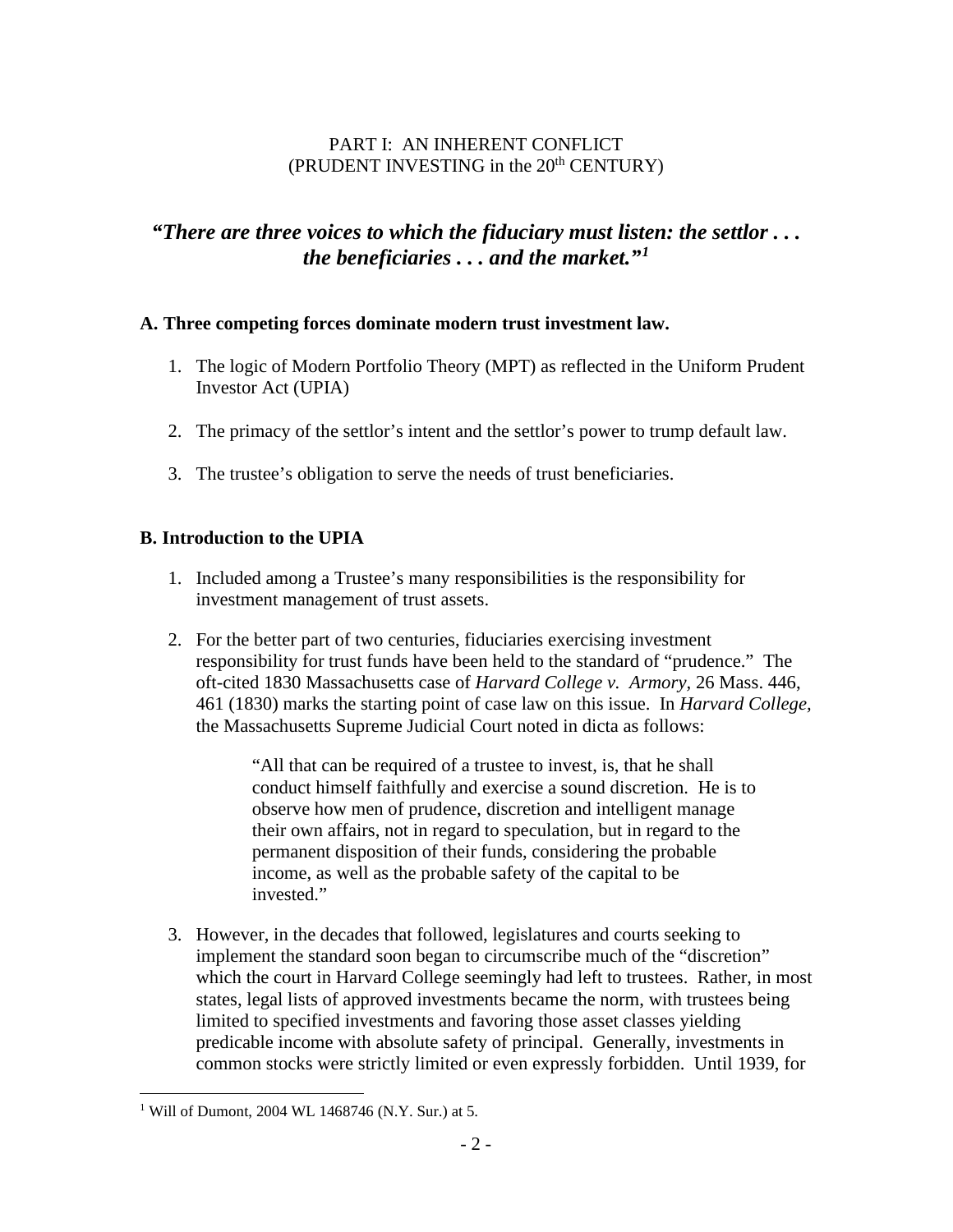example, Connecticut was a pure "legal list" state. See *Hartford National Bank and Trust Company v. Trinity Church,* 25 Conn. Supp. 23, 195 A.2d 566 (Super. Ct. 1963) for a detailed history of the evolution of Connecticut's law on this issue.

- 4. During the last part of the  $20<sup>th</sup>$  Century, the landscape changed dramatically. The modern fiduciary operates in a climate where mere preservation of principal may be considered a dismal failure. Legal lists of approved assets are gone, replaced by "modern portfolio theory" which requires a fiduciary to understand the relationship between increased risk and increased return and to consider the impact of taxes and inflation.
- 5. The Uniform Prudent Investor Act consolidates several disparate sources of law into a single overall guide for fiduciary management of investment portfolios. In relevant part, it accomplishes the following:
	- It codifies a fiduciary's duties to be loyal, impartial, and to manage costs.
	- It authorizes fiduciaries to delegate investment and management functions where appropriate.
	- It establishes the appropriate standard of care as that of a prudent investor and directs a fiduciary to adopt an overall investment strategy with suitable risk and return objectives.
	- Finally, it mandates that a trustee diversify the investments of the trust "unless the trustee reasonably determines that, because of special circumstances, the purposes of the trust are better served without diversifying."

### **C. The Logic of the UPIA: General (Some Unspoken) Considerations:**

- 1. Investment management often is more expensive than it is worth.
- 2. "Passive" investing may be superior to "active" investing. Put another way, "a blindfolded monkey throwing darts at a newspaper's financial pages could select a portfolio that would do just as well as one selected by the experts."<sup>[2](#page-2-0)</sup>
- 3. Investing is no place to be sentimental.
- 4. Investors must understand risk and reward.

### **D. The Logic of the UPIA: The Example of Investment Diversification**

1. Balancing risk with investment returns is a fundamental tenet of modern portfolio theory and cornerstone of the UPIA.

<span id="page-2-0"></span> $^2$  Burton G. Malkiel, A Random Walk Down Wall Street: The Time-Tested Strategy for SUCCESSFUL INVESTING 24 (2003)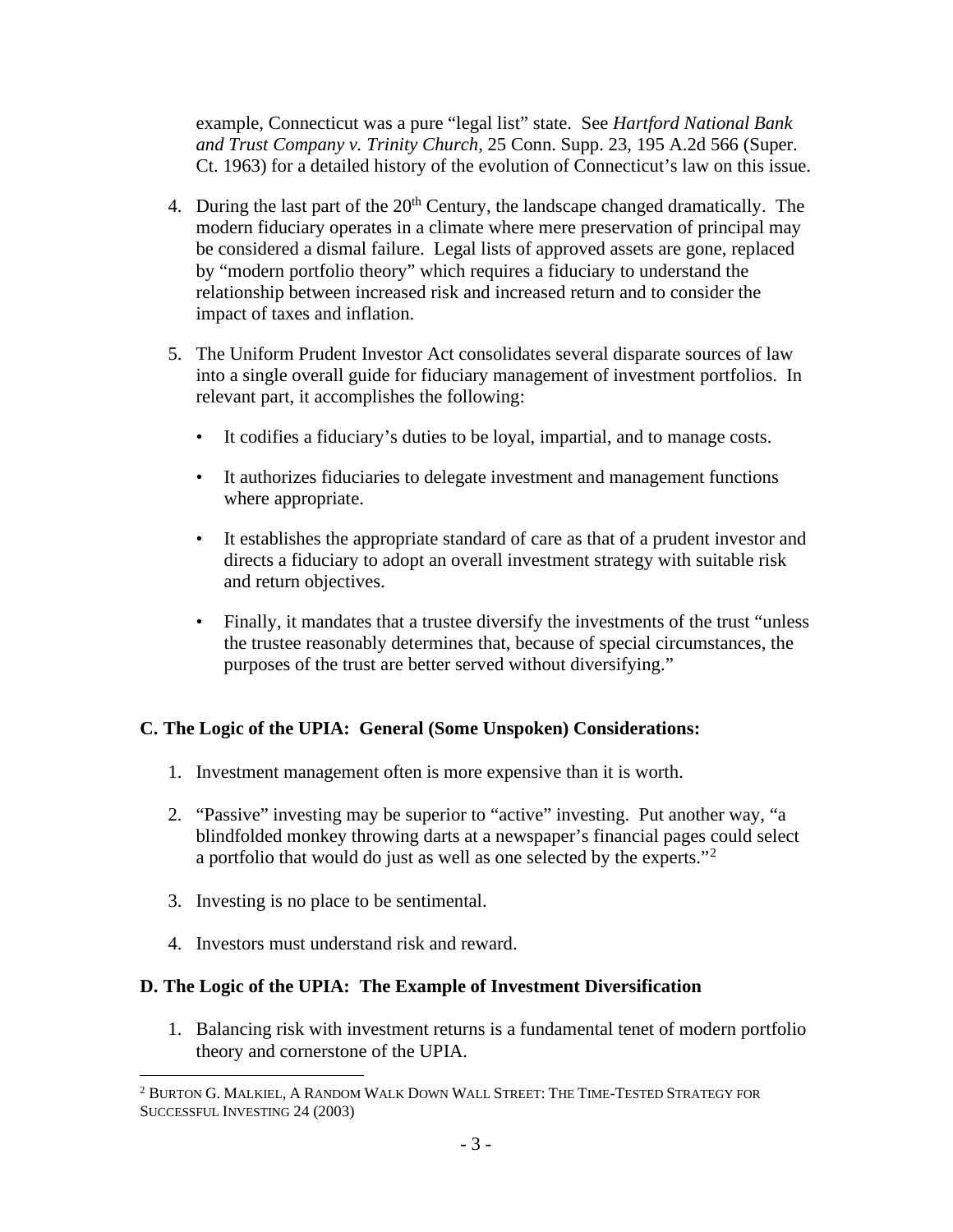- 2. Modern portfolio theory recognizes different types of risk:
	- "market" risk
	- "industry" risk
	- "company-specific" risk
- 3. The market doesn't compensate those who take company-specific risk. Thus, a prudent investor generally avoids company-specific risk.
	- "Don't put all of your eggs in one basket."
	- "If you are ever tempted to put lots of eggs in one basket, remember that while this is the surest way to make a fortune, it is also the surest way to lose one."[3](#page-3-0)
- 4. The UPIA requires diversification as a default rule. UPIA Section 3

### **E. The Settlor's Intent: American law long has recognized a "fundamental right" to direct the disposition of one's own property.**

- 1. The settlor's intent governs all aspects of trust administration.
- 2. Fiduciary law is (primarily) default law.
- 3. While the UPIA embraces diversification as a fundamental principal of modern trust investing, it does so with two important exceptions.
	- First, certain "special circumstances" may justify a departure from the general rule. UPIA Section 3.
	- Second, the UPIA is merely default law, which a trust settlor can trump in whole or in part. UPIA Section 1(b).

### **F. When forces collide:**

- 1. Estate of Rowe ("Rowe")
	- 712 N.Y.S.2d 662 (N.Y.A.D. 2000) (IBM stock)
- 2. Estate of Saxton ("Saxton")
	- 712 N.Y.S.2d 225 (N.Y.A.D. 2000) (IBM stock)
- 3. Estate of Dumont ("Dumont")
	- 791 N.Y.S.2d 868 (N.Y.Sur. 2004); 809 N.Y.S.2d 360 (N.Y.A.D. 2006) (Kodak stock)

<span id="page-3-0"></span><sup>3</sup> LARRY E. SWEDROE, RATIONAL INVESTING IN IRRATIONAL TIMES: HOW TO AVOID THE COSTLY MISTAKES EVEN SMART PEOPLE MAKE TODAY.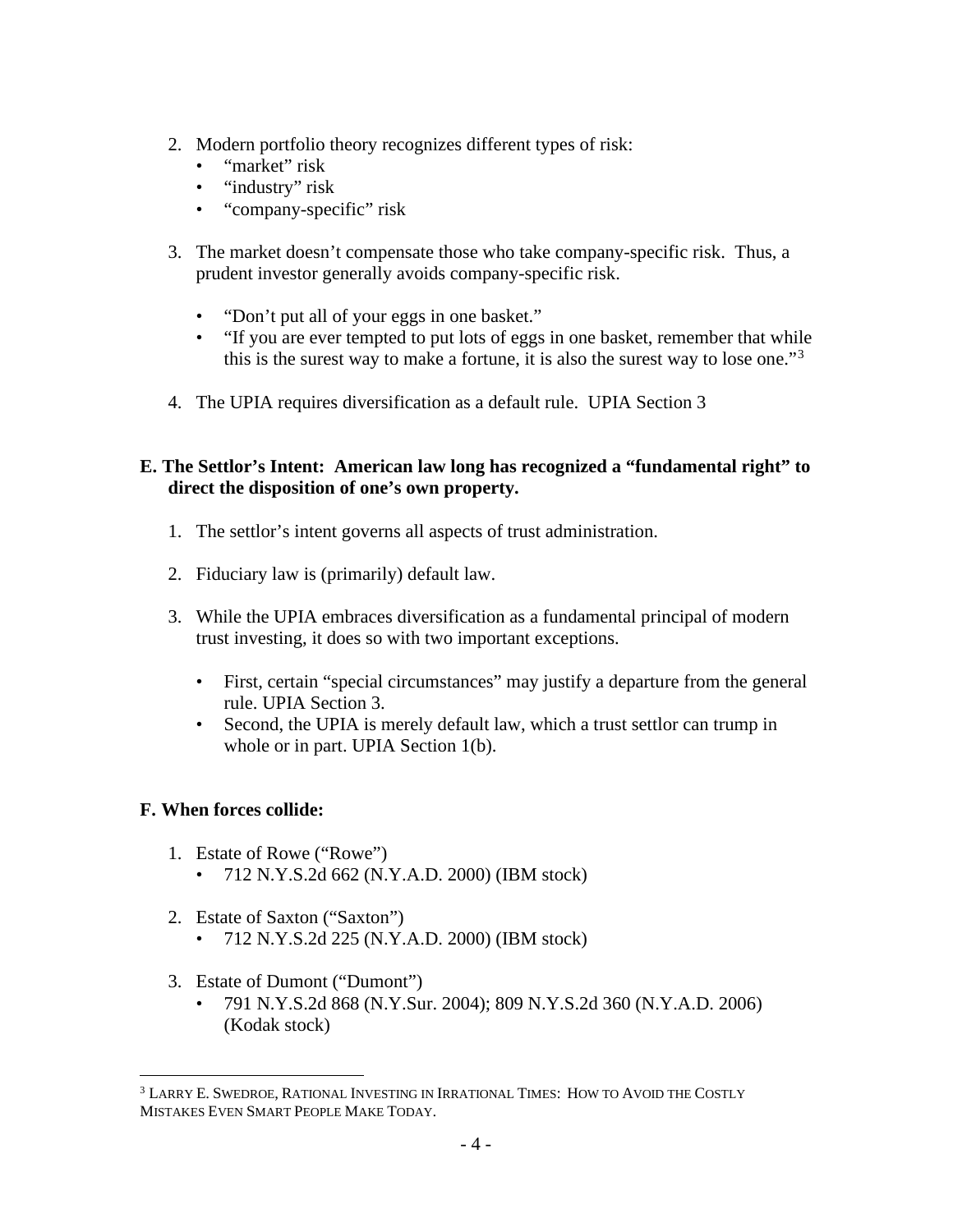- 4. Wood v. U.S. Bank, N.A ("Wood")
	- 160 Ohio App.3d 831 (Ohio App. 1 Dist. 2005) (Firstar stock)

### **G. How did we get here?**

- 1. Unresolved tension between a settlor's autonomy to trump default fiduciary law and academic support for the prudence of diversification.
- 2. Poor fiduciary practices.
- 3. Settlors failing to speak clearly.
- 4. Judges failing to listen well.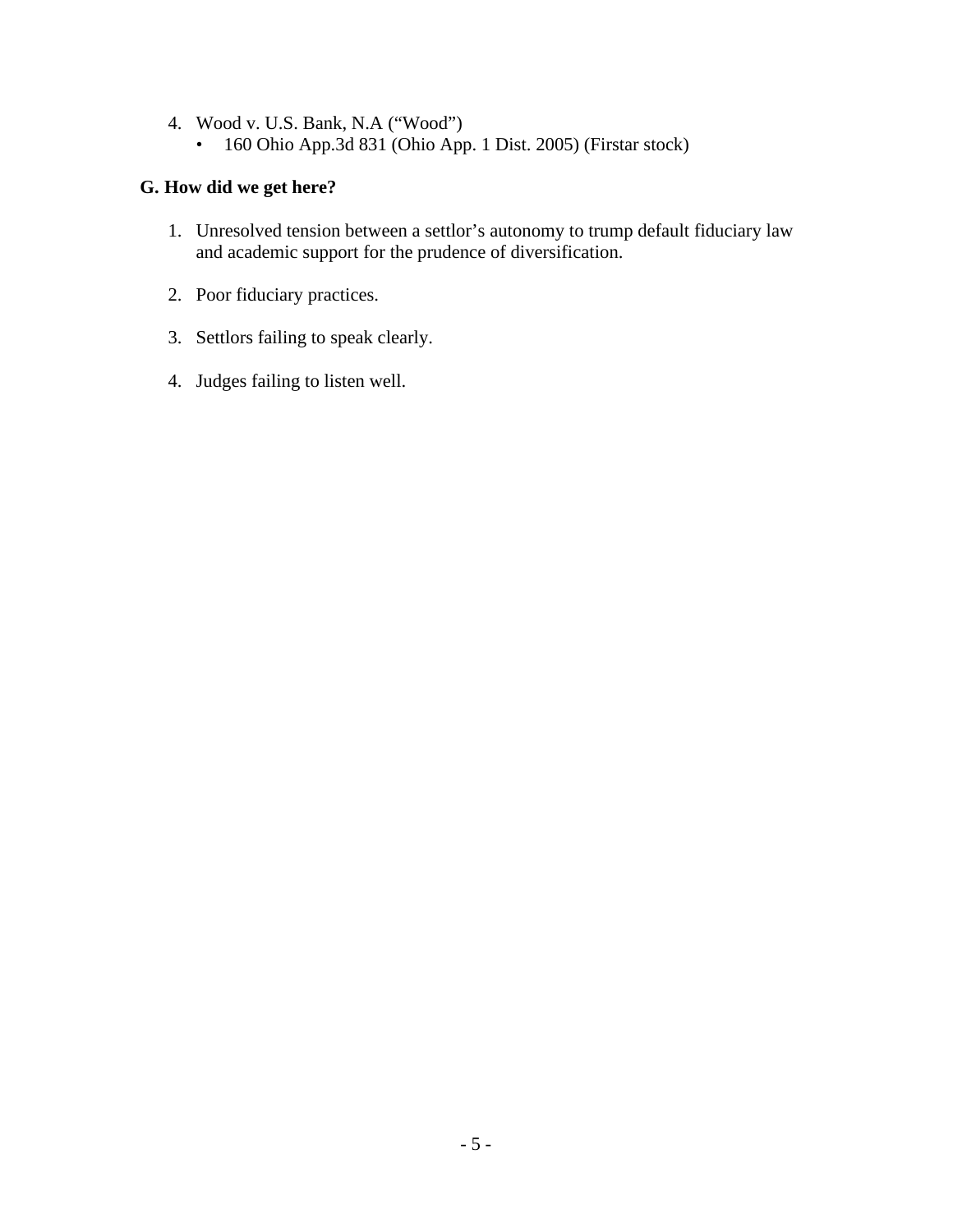### PART II: DIVERSIFICATION: DEFAULT LAW OR SOMETHING MORE? (PRUDENT INVESTING in the 21<sup>st</sup> CENTURY)

"A trust and its terms must be for the benefit of its beneficiaries." U.T.C. § 404 (2004).

"The terms of a trust prevail over any provision of this [Code] except … the requirement that a trust and its terms be for the benefit of its beneficiaries, and that the trust have a purpose that is lawful, not contrary to public policy, and possible to achieve." U.T.C. § 105(b)(3) (2004).

**A trust law question for the 21st Century: What do the above-quoted sections mean?**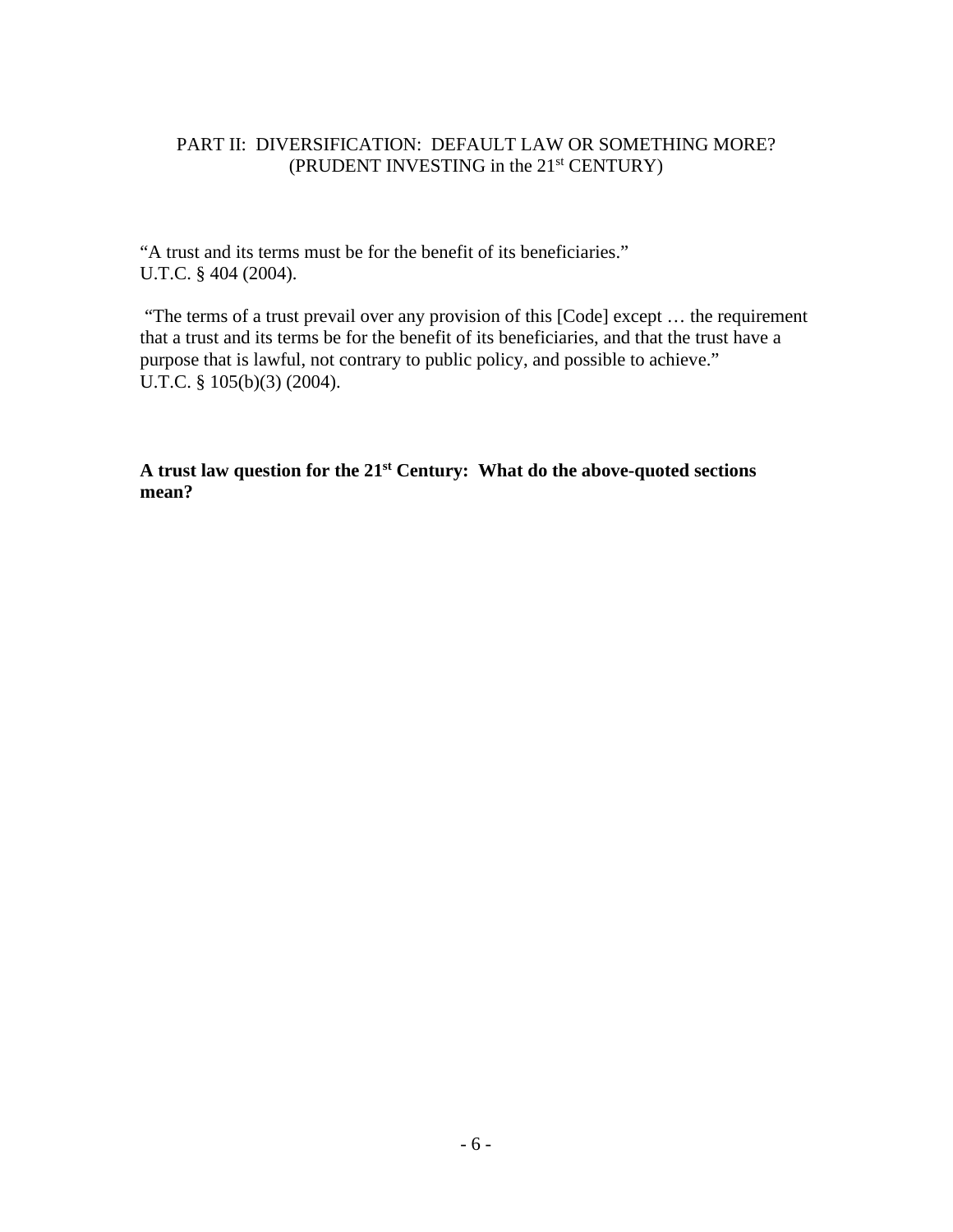### **H. The Scholarly Debate:**

#### **John H. Langbein,** *Mandatory Rules in the Law of Trusts***, 98 NW. U. L. REV. 1105 (2004):**

- The UTC codifies an "objective standard" which "sets outer limits on the settlor's power to abridge the default law"
- The UTC's formulation is an "intent-defeating" one which serves "an anti-deadhand policy."
- "The characteristic sphere for the application of the anti-dead-hand rule has been the fringe world of the eccentric settlor: the crackpot who wants to brick up her house, or build statues of himself, or dictate children's marital choices. In the future, however, I believe that the benefit-the-beneficiaries rule will set limits upon a more common form of settlor direction, the value-impairing investment instruction."
- "In the future, I believe that the benefit-the-beneficiaries rule ... will interact with the growing understanding of sound fiduciary investing practices to restrain the settlor's power to direct a course of investment imparting risk and return objectives contrary to the interests of the beneficiaries."

### **Jeffrey A. Cooper,** *Empty Promises: Settlor's Intent, the Uniform Trust Code, and the Future of Trust Investment Law,* **88 B.U. L. Rev. 1165 (2008):**

- At first blush, the emerging benefit-the-beneficiaries rule seems to offer great promises, steadfastly pursuing the interests of today's trust beneficiaries and casting aside the inefficient, dead-hand, dictates of yesterday's settlors. However, a closer review reveals the emerging rule's potentially undesirable consequences. It introduces significant confusion into the clear legal regime established by the UTC and UPIA. It accords too little deference to a settlor's unique vision and clear directives. It undermines crucial interpersonal and tax-planning elements of modern estate planning.
- Perhaps its greatest flaw, however, is its mandatory nature. Trust settlors concerned by the potential consequences of the emerging rule could easily draft around them were the rule a mere default. But this mandatory rule forces a far more dramatic confrontation. For, to avoid trust law's mandatory rules, settlors must find a way to avoid trust law. In this case, they easily can. A variety of competing legal regimes and a number of settlor-friendly jurisdictions stand ready to welcome trust settlors who wish to avoid the emerging rule. As trust settlors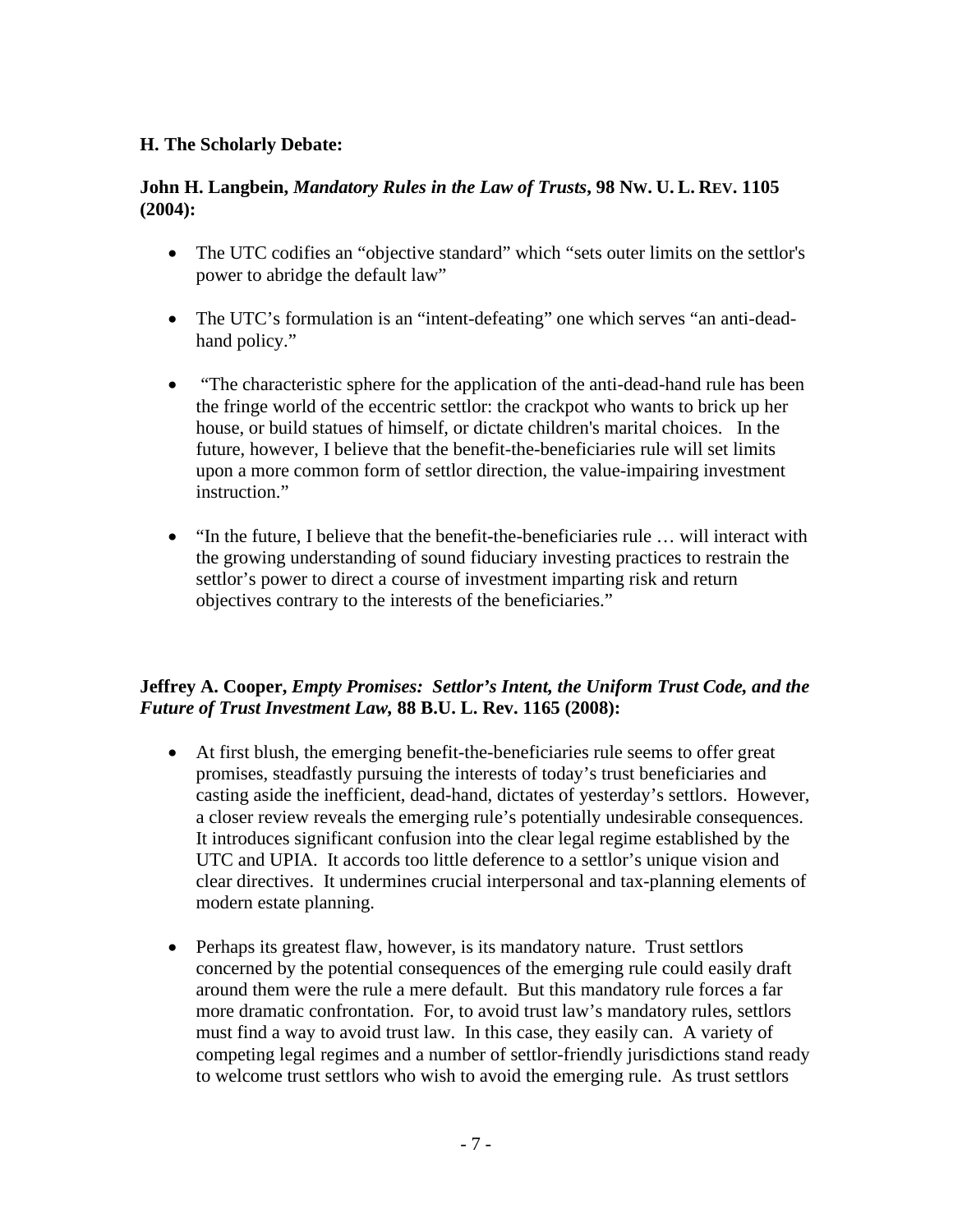pursue those more desirable options, the emerging rule will undermine the very relevance of trust law.

• Despite its best intentions, the emerging benefit-the-beneficiaries rule simply cannot achieve its desired impact, and the promises it offers trust beneficiaries prove to be empty ones. As such, trust law would be better served by rejecting the emerging rule and turning instead to what some might consider less ambitious doctrines-- ones which seek to aid the beneficiaries of settlors who have made mistakes or failed to anticipate changed circumstances, but provide no aid in cases where a settlor intentional and thoughtfully impaired beneficiaries' economic rights. Trust law cannot meaningfully redress those latter cases. It should not destroy itself by trying.

### **John H. Langbein,** *Burn The Rembrandt?: Trust Law's Limits on the Settlor's Power to Direct Investments* **90 B.U. L. Rev. 375 (2010):**

- The rules found in the UTC are "old hat." The UTC "merely clarifies" those rules with "light refinement."
- UTC will have "virtually no effect in routine trust practice, because it is the rare settlor so perverse as to attempt to alter the default rules" in a way that would violate the UTC.
- "The UTC is not the radical and worrisome innovation that Cooper paints it to be, but is in fact a modest and helpful clarification of a longstanding and wholly benign rule of trust law."

### *See also:*

**Jeffrey A. Cooper,** *Shades of Gray: Applying the Benefit-the-Beneficiaries Rule to Trust Investment Directives* **90 B.U. L. Rev. 2383 (2010).**

*Jeffrey A. Cooper, Dead Hand Investing: The Enforceability of Trust Investment Directives* **37 ACTEC L. J. 365 (2011).**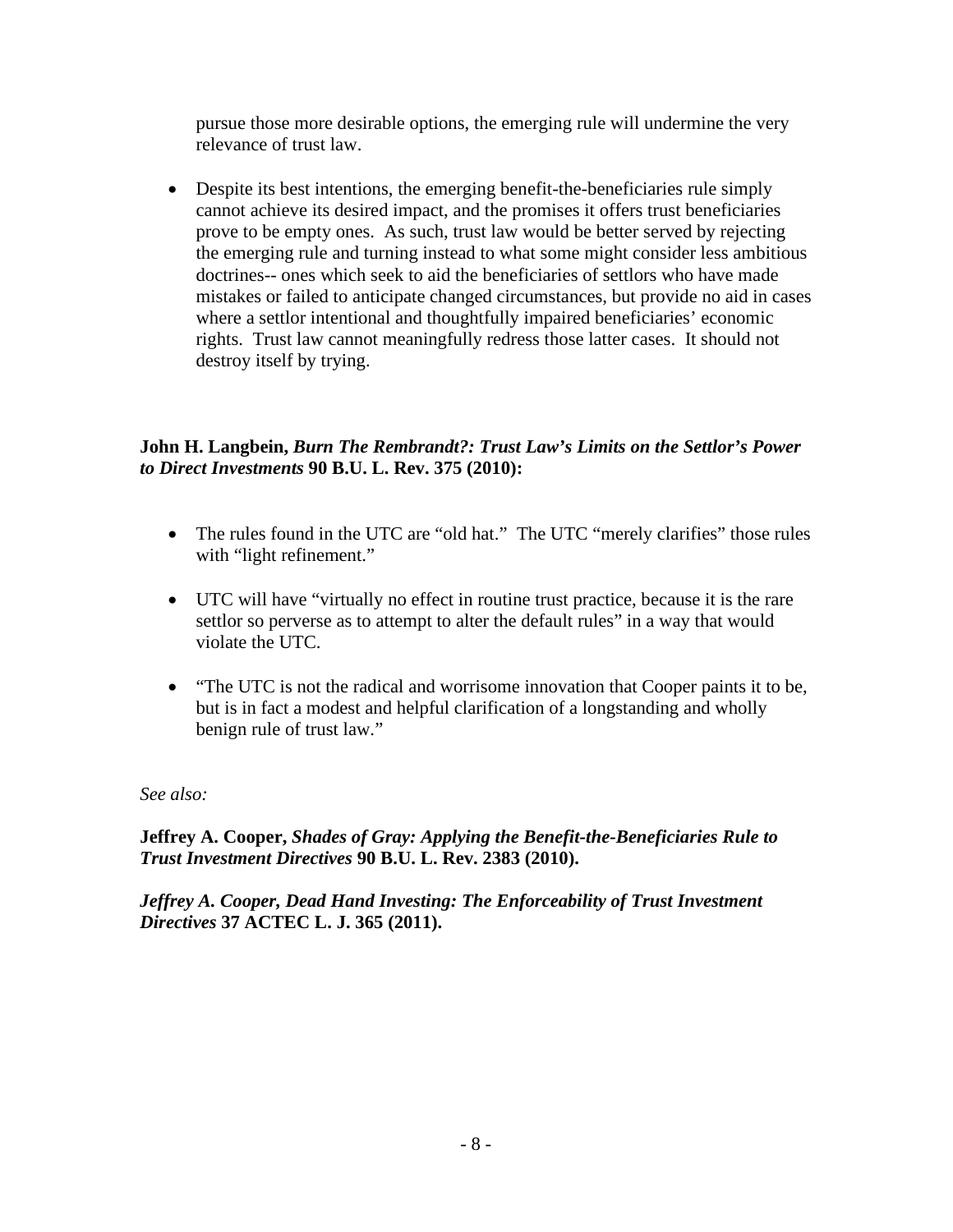# **I. Statutory Conflicts?**

# UPIA:

"A trustee shall diversify the investments of the trust unless the trustee reasonably determines that, because of special circumstances, the purposes of the trust are better served without diversifying." UNIF. PRUD. INV. ACT § 3.

"The prudent investor rule, a default rule, may be expanded, restricted, eliminated, or otherwise altered by the provisions of a trust. A trustee is not liable to a beneficiary to the extent that the trustee acted in reasonable reliance on the provisions of the trust." UNIF. PRUD. INV. ACT § 1(b).

# UTC:

"A trust and its terms must be for the benefit of its beneficiaries." U.T.C. § 404 (2004).

"The terms of a trust prevail over any provision of this [Code] except … the requirement that a trust and its terms be for the benefit of its beneficiaries, and that the trust have a purpose that is lawful, not contrary to public policy, and possible to achieve." U.T.C. § 105(b)(3) (2004).

States that have previously adopted the UPIA are encouraged to recodify their *existing* UPIA as article 9 of the UTC.

### **J. Other Undesirable Consequences?**

- **1.** Alters the Trustee's traditional role?
	- Is trustee interpreter and enforcer of the settlor's directives or skeptical challenger, constantly questioning the very source of authority under which he is empowered to act?

Wither contractarian principles?

Will this increase the cost of administering trusts?

New ethical conflict: may lawyer serve both settlor and fiduciary?

**2.** Opens the Floodgates of Litigation?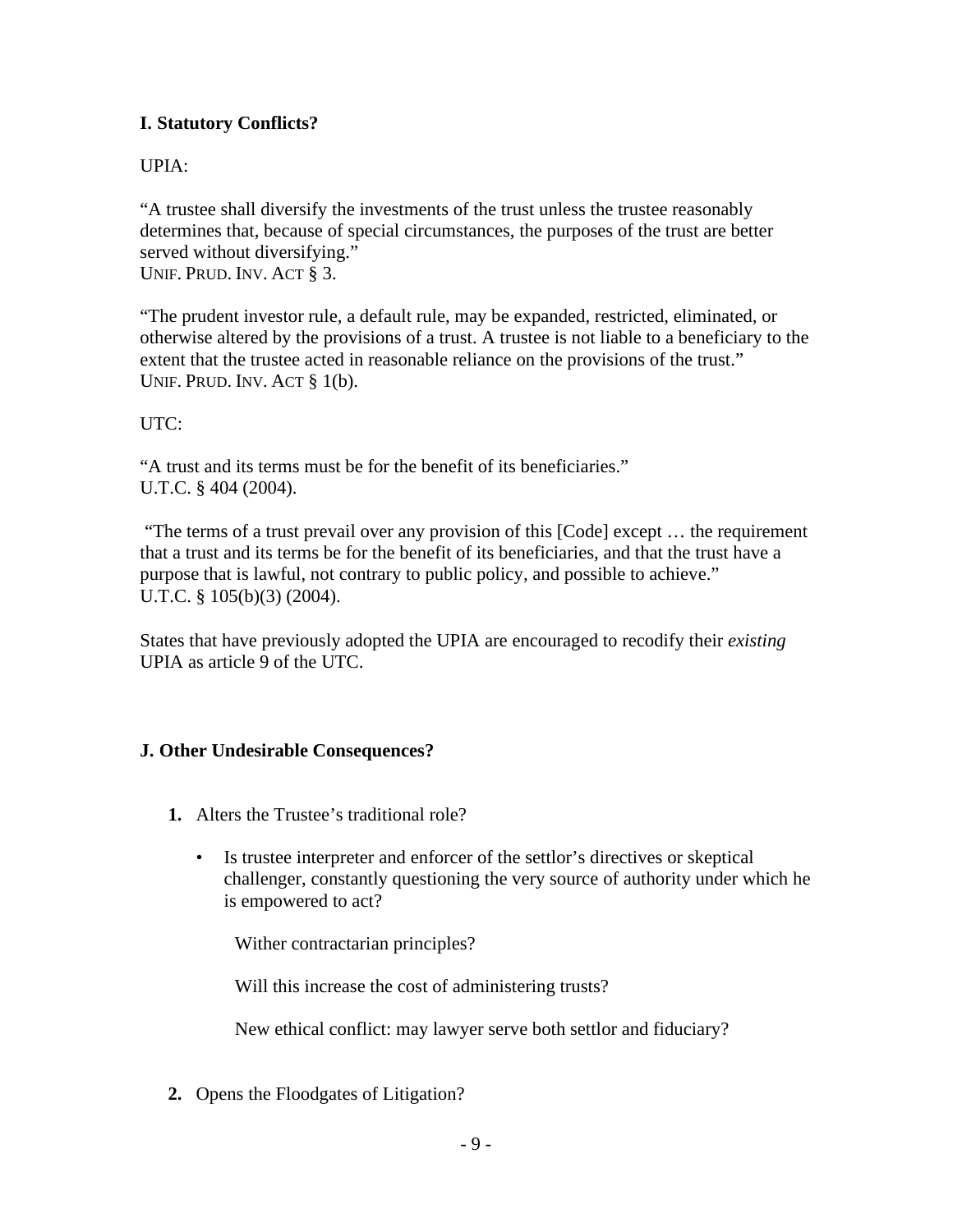- The emerging benefit-the-beneficiaries rule would provide beneficiaries with a new basis for seeking to overturn a settlor's estate planning regime.
- **3.** Unleashes the Tyranny of the Majority?
	- *Settlors Forced to Join the Investment Herd*. Prudence becomes synomyous with compliance with modern investment theory.
	- *Repudiating Warren Buffett?* The emerging rule would structurally repudiate any settlors who rejected prevailing market wisdom or who wished to mandate contrarian investment styles. This significant flaw in the emerging rule is revealed by the fact that the list of investors so impacted would include the person whose name has become a synonym for investment success, Warren Buffett.
- **4.** Ignores Key Goals of Estate Planning?
	- The emerging rule narrowly defines "benefit" to mean wealth maximization. This approach fails to reflect the reality that many settlors engage in estate planning and establish trusts in order to benefit their chosen beneficiaries in a variety of ways – not only financially, but also personally and perhaps even spiritually. The emerging rule threatens a settlor's ability to pursue these other worthwhile types of benefits.
- **5.** Undermines Estate Tax Planning?
	- A final undesirable consequence of the emerging benefit-the-beneficiaries rule is that it would undermine some of the most sophisticated forms of estate tax planning. In particular, two common estate planning techniques, the Irrevocable Life Insurance Trust ("ILIT") and the Grantor Retained Annuity Trust ("GRAT"), could become largely unworkable under the emerging regime.
- **6.** Creates Undesirable Incentives for Lawyers and Clients?
	- Appointing ignorant or overly-compliant trustees.
	- Manipulating beneficial interests in trusts.
	- Choosing more favorable trust jurisdictions.
	- Avoiding trust law entirely, *e.g*. by using secret trusts or limited partnerships.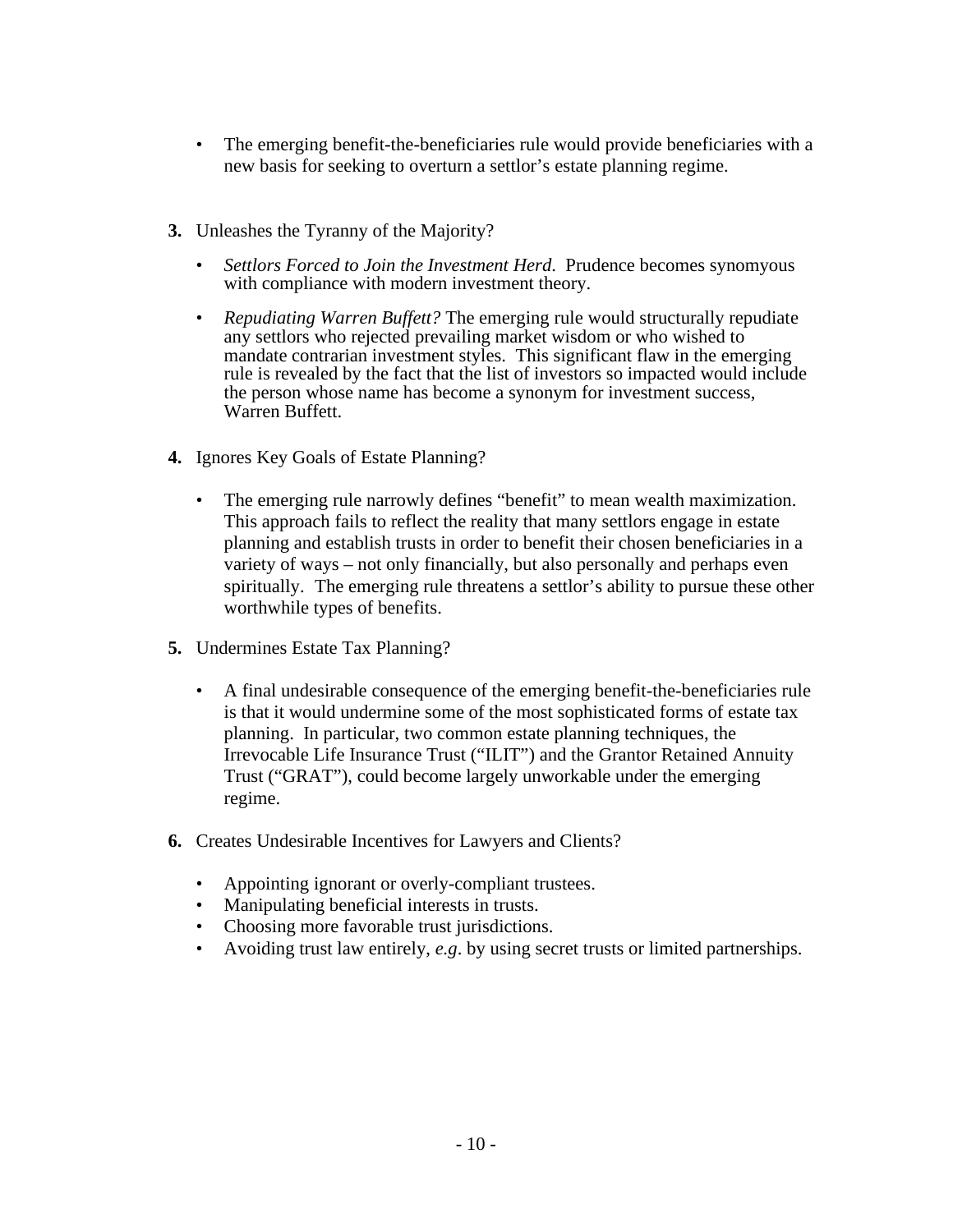#### PART III: HOW TO RESPOND?

#### K. **The Legislature May Have Spoken.**

Be sure to review appropriate state version of UTC. For example, compare:

• UTC VERSION (404):

"A trust may be created only to the extent its purposes are lawful, not contrary to public policy, and possible to achieve. A trust and its terms must be for the benefit of its beneficiaries."

• NEW HAMPSHIRE VERSION:

"the requirement that a trust and the terms of that trust be for the benefit of its beneficiaries as their interests are defined under the terms of the trust, and that the trust have a purpose that is lawful, not contrary to public policy, and possible to achieve."…

"For the purposes of determining the benefit of the beneficiaries, the settlor's intent as expressed in the terms of the trust shall be paramount."

• MASSACHUSETTS AND CONNECTICUT VERSIONS: "A trust may be created only to the extent its purposes are lawful and not contrary to public policy."

### L. **Helping Trust Settlors to Speak Clearly: Trust settlors (and their lawyers) must do a better job of expressing, and defending, unique investment directives.**

(See Jeffrey A. Cooper, *Speak Clearly and Listen Well: Negating the Duty to Diversify Trust Investments*, 33 OHIO N.U. L. REV. 903 (2007). Available at SSRN: [http://ssrn.com/abstract=1005128.](http://ssrn.com/abstract=1005128))

If trying to express a settlor's unique investment objectives, consider the following drafting techniques:

- 1. Show the Settlor's Rationality
	- Even if the settlor makes her voice heard, there are those who will have philosophical objections and/or financial reason not to listen.
	- Settlor confronts an emerging trend towards increased rights for trust beneficiaries.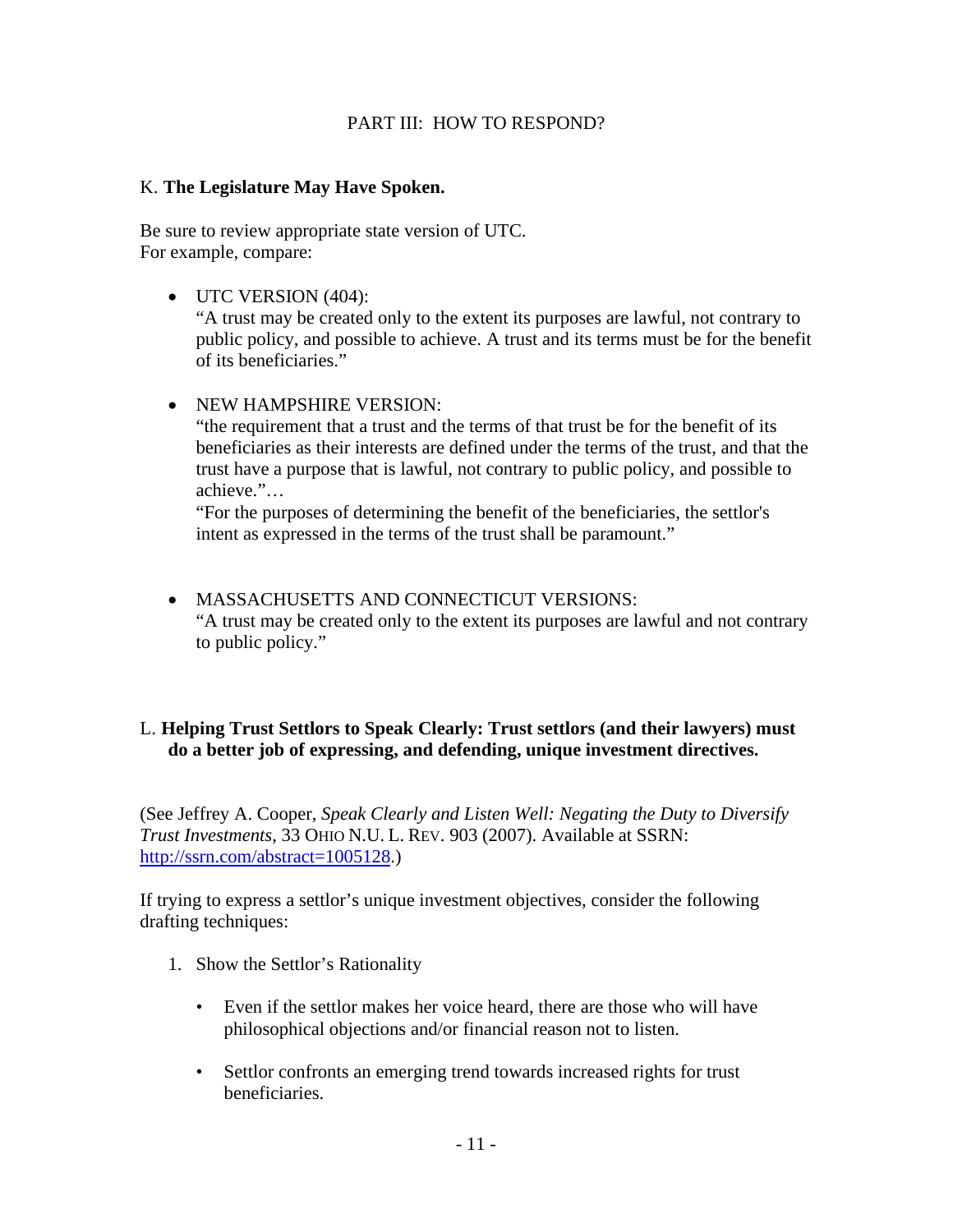- ° The "benefit the beneficiaries" rule.
- ° Trend towards "mandatory" state law provisions (UTC).
- The draftsman should explore and establish the basis for a settlor's desire to trump the duty to diversify.
	- ° Avoid capital gains taxes.
	- Desire to retain a family business or residence.
	- Access to superior information about a specific company.
	- ° Doubts about the integrity of many publicly-traded companies.
	- ° Belief that trend towards "passive investing" and index funds" is overdone.
- The draftsman should make the settlor's rationale explicit in the trust document.
	- ° A clear exposition of the settlor's intent can serve two purposes:
		- (i) Formally negating default principles of trust law.
		- (ii) Establishing "special circumstances."
	- ° Warning: a double-edged sword…
- 2. Use Mandatory, not Permissive, Language.
	- Modern fiduciary law draws a significant distinction between trust language that *requires* a trustee to invest in a certain manner and that which merely *permits* such conduct.
		- Mandatory directions "are ordinarily binding on the trustee in managing the trust assets, thus often displacing the normal duty of prudence." Restatement (Third) of Trusts, P.I.R. Section 228e.
		- ° A merely permissive provision "does not relieve the trustee of the fundamental duty to act with prudence." Restatement (Third) of Trusts, P.I.R. Section 228f.
	- The distinction between mandatory and permissive language seemingly has been lost on past settlors. Diversification either must be prohibited or it will be required. Precatory language has not been effective to establish a middle ground.
	- Possible mandatory provisions trumping the duty to diversify:
		- forbid sale of the undiversified stock.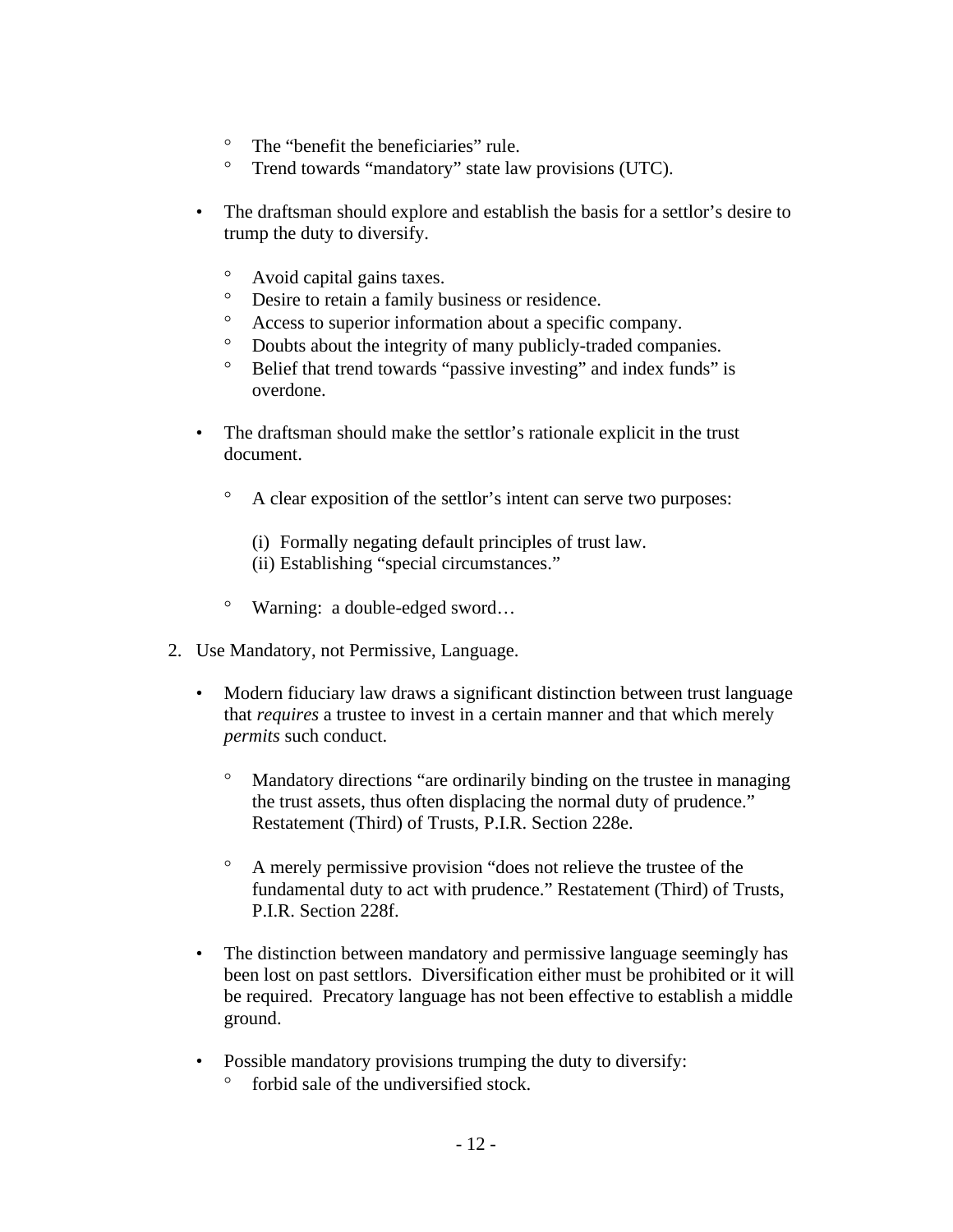- ° specifically negate the duty to diversify but add limited, objective, exceptions.
- 3. Use Clear, Customized, Language
	- Overarching statements and catch-all provisions can be dismissed as mere boilerplate
	- Wood court:
		- ° "Fuzzy drafting."
		- ° "The trust did not say anything about diversification."
	- A better result: *Americans for the Arts v. Ruth Lilly Charitable Remainder Annuity Trust* ("Lilly"). 855 N.E.2d 592 (Ind. App., 2006).
		- ° Document did contain a specific provision dealing with diversification
		- ° "Precisely the type of language" that was lacking in Wood
		- ° Warning: court ignored potential pitfalls

# **M. Summary Guidance for Future Settlors:**

- 1. Use customized language that captures the settlor's clear intent.
- 2. Include the term "duty to diversify" in a clause seeking to negate that duty.
- 3. Reference the diversification provisions of the state's prudent investor act and explicitly direct that they should not apply.
- 4. Reference a concentrated holding by name.
- 5. Explain and defend settlor's rationale.
- 6. Be precise. Don't be fuzzy.
- 7. BUT, understand the extent to which benefit-the-beneficiaries rule may undermine settlor's planning goals and consider alternative trust language and/or planning techniques.

# **N. Lessons for Administration:**

For modern professional fiduciaries and the attorneys who advise them, an analysis of prior case law yields a number of crucial lessons:

1. *Focus on the "process" rather than results*. The Uniform Prudent Investor Act is far more concerned with process than with mere results. "The prudent investor